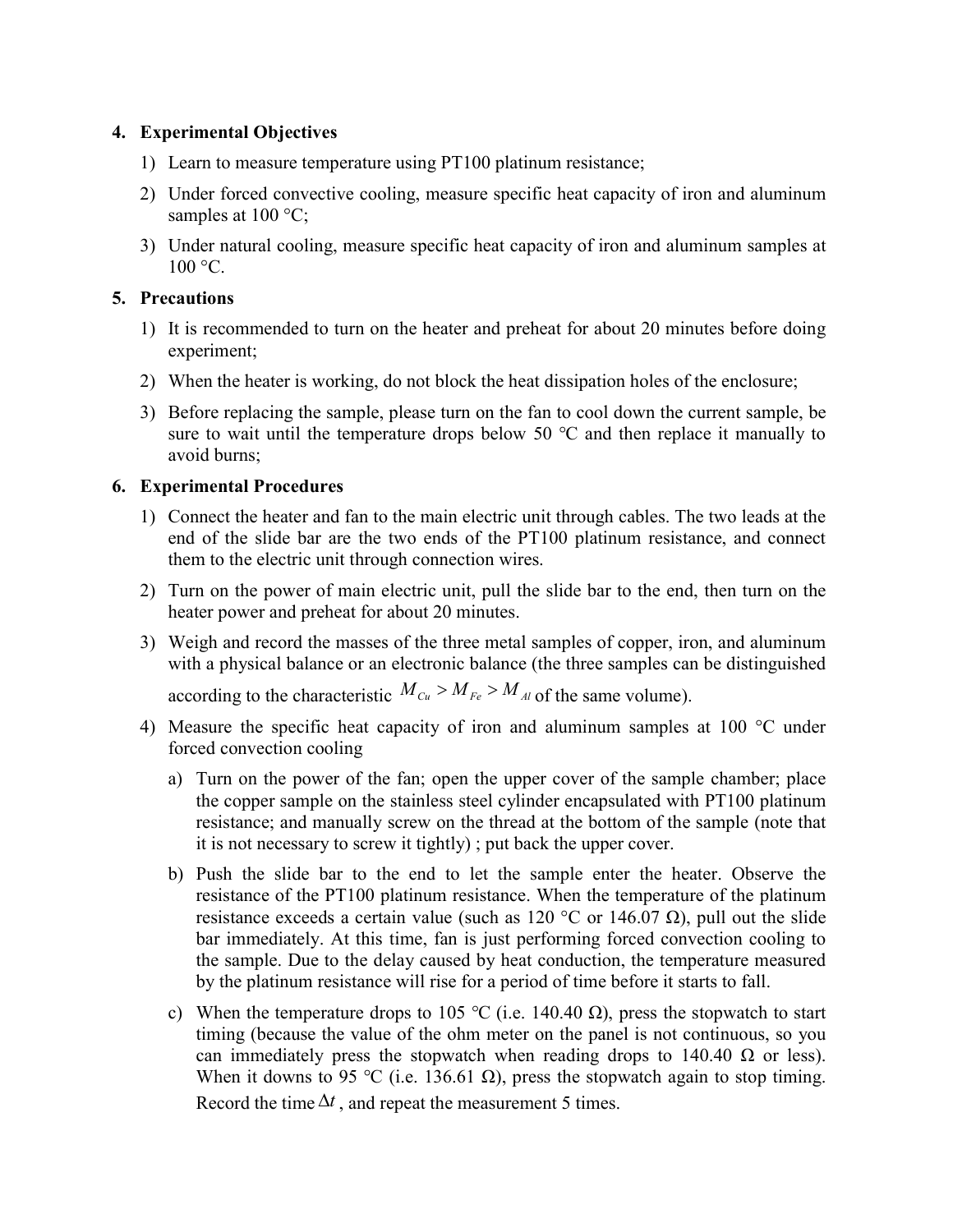- d) When the temperature of the sample drops below 50 °C (i.e. 119.40  $\Omega$ ), replace the sample, measure the  $\Delta t$  for iron and aluminum samples, and calculate the specific heat capacity of the iron and aluminum samples using equation (8).
- 5) Measure the specific heat capacity of iron and aluminum samples at  $100^{\circ}$ C with naturally cooling

Turn off the power of the fan, measure and calculate the specific heat capacity of the three samples of copper, iron and aluminum in the same way as described in the previous experimental process, and compare the results of the two cooling methods. (the fan can be used for cooling when replacing the sample).

6) Turn off the heater after the experiment is completed, the fan can be used to cool the sample, and then remove the sample, turn off the fan and the electric unit.

## 7. An example of data recording and processing

Note: Following data are for reference only, not the criteria for apparatus performance.

Sample mass: Copper  $M_{Cu} = 18.34 g$  Iron  $M_{Fe} = 18.07 g$  Aluminum  $M_{Al} = 6.50 g$ 

1. Under forced convective cooling, measure the specific heat capacities of samples iron and aluminum at 100 °C

|          |       | Average |       |       |       |                  |
|----------|-------|---------|-------|-------|-------|------------------|
|          |       |         |       |       |       | $\Delta t$ / $s$ |
| Copper   | 16.97 | 17.22   | 17.25 | 17.16 | 17.25 | 17.17            |
| Iron     | 20.40 | 20.54   | 20.38 | 20.22 | 21.13 | 20.53            |
| Aluminum | 12.84 | 13.38   | 13.56 | 13.47 | 13.94 | 13.44            |

Table 1 The spent cooling time from 105  $\degree$ C to 95  $\degree$ C for 3 metal samples

Use Copper as the standard sample:  $C_1 = C_{Cu} = 0.39 J / (g \cdot \mathcal{C})$ 

Calculated specific heat capacities are follows:

Iron sample  $C_2 = C_1 \frac{M_1(\Delta t)_2}{M_2(\Delta t)_1}$  $C_2 = C_1 \frac{M_1(\Delta t)_2}{M_2(\Delta t)_1} = 0.39 \times \frac{18.34 \times 20.53}{18.07 \times 17.17} = 0.47 J / (g \cdot \text{°C})$  $/(g \cdot \mathbb{C})$ Aluminum sample  $C_1 \frac{M_1(\Delta t)_3}{M_3(\Delta t)_1}$  $C_3 = C_1 \frac{M_1(\Delta t)_3}{M_3(\Delta t)_1} = 0.39 \times \frac{18.34 \times 13.44}{6.50 \times 17.17} = 0.86 J/(g \cdot ^{\circ}\mathrm{C})$ 

2. Under natural cooling, measure the specific heat capacities of samples iron and aluminum at 100 °C

| Table 2 The spent cooling time from 105 $\degree$ C to 95 $\degree$ C for 3 metal samples |  |  |
|-------------------------------------------------------------------------------------------|--|--|
|                                                                                           |  |  |

|          | $\Delta t$ / s |       |       |       |       | Average        |
|----------|----------------|-------|-------|-------|-------|----------------|
|          |                |       |       |       |       | $\Delta t$ / s |
| Copper   | 29.72          | 30.81 | 31.53 | 32.16 | 32.84 | 31.41          |
| Iron     | 38.34          | 39.44 | 39.82 | 40.41 | 41.12 | 39.83          |
| Aluminum | 22.25          | 23.19 | 23.75 | 23.94 | 24.10 | 23.45          |

Use Copper as the standard sample :  $C_1 = C_{Cu} = 0.39 J / (g \cdot \mathbb{C})$ 

Calculated specific heat capacities are follows: